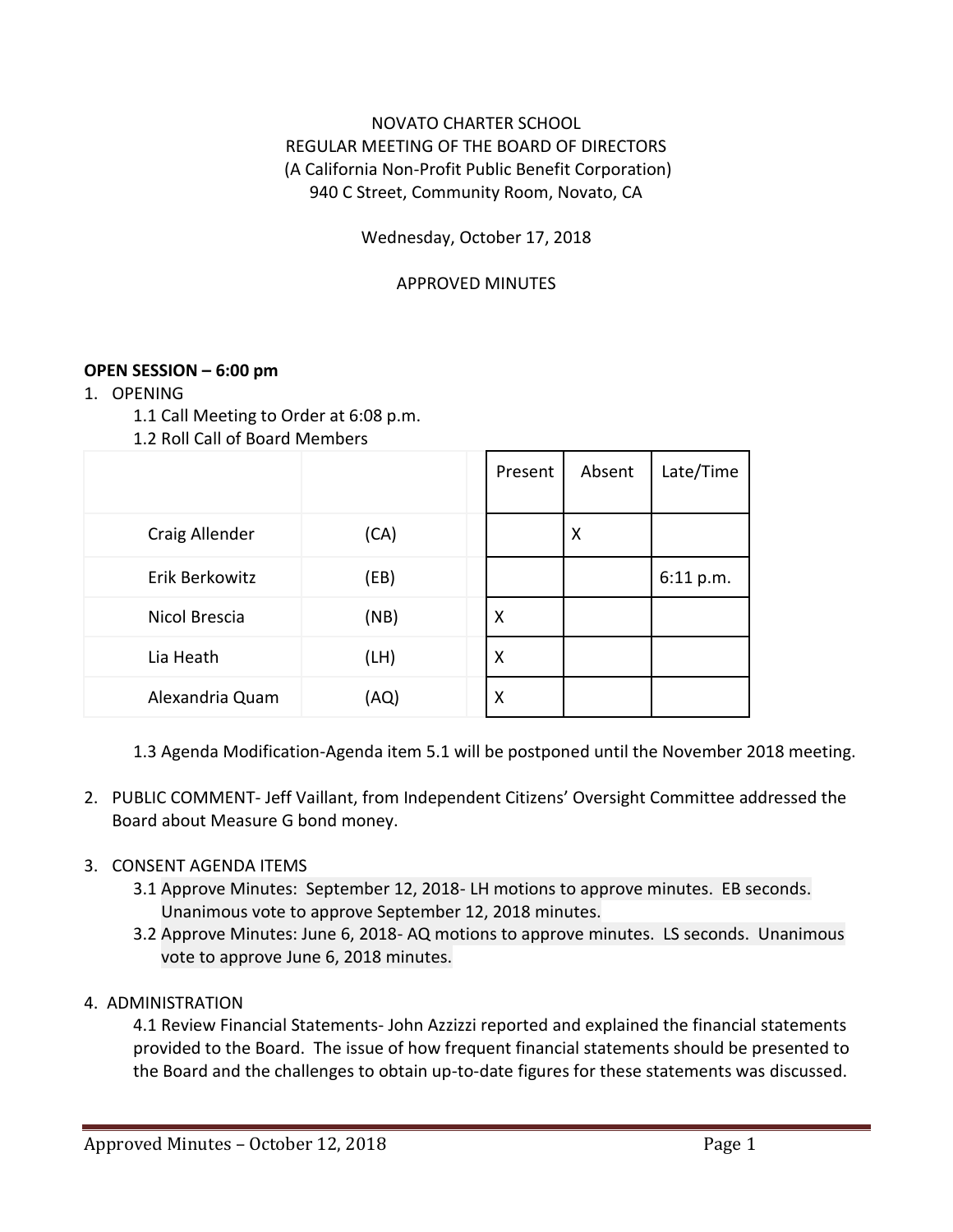Board consensus is financial statements should be provided quarterly in addition to interim reports.

4.2 Logo Presentation- Emily Studer presented. She explained a logo is an identity and creating one is hard to do. NCS logo should be clean, timeless, classic, and illustrate who we are, incorporating the new NCS mission statement. The logo will be used on the website, letterhead, and school forms. Emily showed the Board several design options.

4.3 Foundation Update- April Jackson presented. As of October 12, 2018, pledges are up by \$50,000 compared to this time last year. Class funds are also up by \$15,000. Total pledges for the 17-18 school year were \$210,079.50. So far for the 18-19 school year, pledge totals are \$161,542. April will bring foundation reports quarterly to each Board meeting.

4.4 Special Ed/SELPA- Nikki Lloyd presented. NCS contracts with the NUSD for special education services. NCS is part of NUSD's SELPA (Special Education Local Plan Area.) NCS pays a portion of overall districts costs, with no additional liability, rather than paying for actual costs of services for NCS students. These costs are increasing significantly. NCS has no control over quality of services. NCS may opt to become a member of a different SELPA or attempt to negotiation different payment terms with NUSD. Nikki has begun conversations about this with Yancey Hawkins, Assistant Superintendent, and has begun research into other possible SELPAs.

4.5 Alliance for Public Waldorf Education full membership process-Nikki Lloyd presented. She explained the accreditation process and the costs of approximately \$2,000 which includes consultant fees and lodging and travel costs for staff conducting site visits. Also discussed were the benefits of becoming a full member.

4.6 CAASPP test results- Nikki Lloyd and April Jackson presented. NCS does not "teach to the test". Some of the materials on these tests are not taught by NCS until later grades. 2017-2018 school year test results continue to be consistent with NCS three-year average. NCS test results exceed state and district standards.

4.7 Emergency preparedness & drills- April Jackson presented. The Great California Shake Out occurs on October 18, 2018. The lockdown drill occurs on October 25, 2018, which involves a lockdown, evacuation and communications to the parents.

4.8 NCS-Hamilton Community Update; Safe Routes to School report & 970 C Street- Nikki Lloyd and April Jackson presented. The Safe Routes study results are in. The District's safety